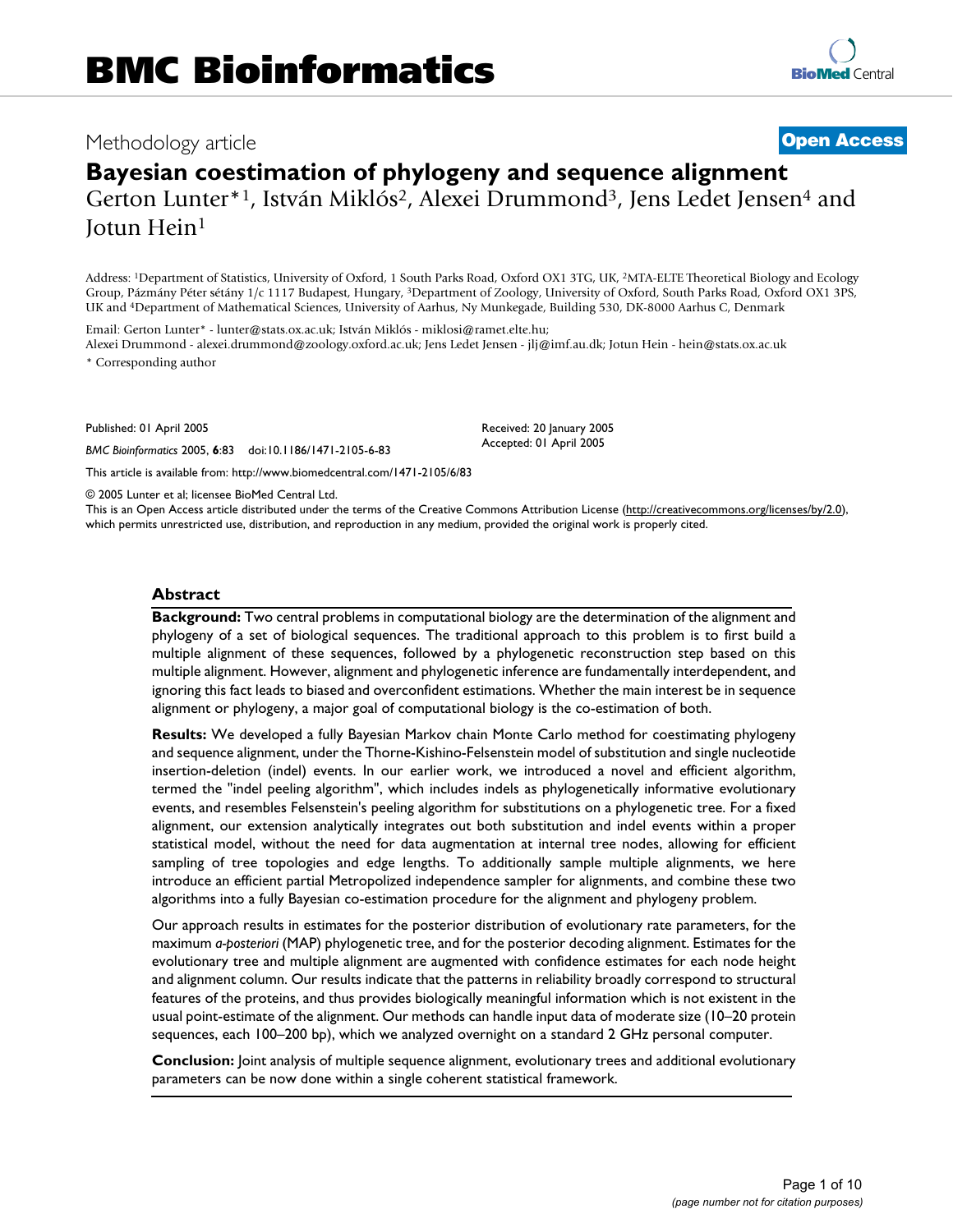## **Background**

Two central problems in computational biology are the determination of the alignment and phylogeny of a set of biological sequences. Current methods first align the sequences, and then infer the phylogeny given this fixed alignment. Several software packages are available that deal with one or both of these sub-problems. For example, ClustalW [1] and T-Coffee [2] are popular sequence alignment packages, while MrBayes [3], PAUP\* [4] and Phylip [5] all provide phylogenetic reconstruction and inference. Despite working very well in practice, these methods share some problems. First, the separation into a multiple-alignment step and a phylogenetic inference step, is fundamentally flawed. The two inference problems are mutually dependent, and alignments and phylogeny should ideally be co-estimated, a point first made by Sankoff, Morel and Cedergren [6]. Indeed, a proper weighting of mutation events in multiple sequences requires a tree, which in turn can only be determined if a multiple alignment is available. For instance, ClustalW and T-Coffee compute their alignments based on a neighbour-joining guide tree, biasing subsequent phylogenetic estimates based on the resulting alignment. Moreover, fixing the alignment after the first step ignores the residual uncertainty in the alignment, resulting in an overconfident phylogenetic estimate.

This leads on to the second issue, which is that heuristic methods are used to deal with insertions and deletions (indels), and sometimes also substitutions. This lack of a proper statistical framework makes it very difficult to accurately assess the reliability of the alignment estimate, and the phylogeny depending on it.

The relevance of statistical approaches to evolutionary inference has long been recognised. Time-continuous Markov models for substitution processes were introduced more than three decades ago [7]. Inference methods based on these have been considerably improved since then [8], and now have all but replaced older parsimony methods for phylogeny reconstruction. With alignments, progress towards statistically grounded methods has been slower. The idea to investigate insertions and deletions in a statistical framework was first considered by Bishop and Thompson [9]. The first evolutionary model, termed the TKF91 model, and corresponding statistical tools for pairwise sequence alignment were published by Thorne, Kishino and Felsenstein [10]. Its extension to multiple sequences related by a tree has been intensively investigated in the last few years [11-17], and has recently also been extended to RNA gene evolution [18]. Current methods for statistical multiple alignment often computationally demanding, and full maximum likelihood approaches are limited to small trees. Markov chain Monte Carlo techniques can extend these methods to practical problem sizes.

Statistical modelling and MCMC approaches have a long history in population genetic analysis. In particular, coalescent approaches to genealogical inference have been very successful, both in maximum likelihood [19,20] and Bayesian MCMC frameworks [21,22]. The MCMC approach is especially promising, as it allows the analysis of large data sets, as well as nontrivial model extensions, see e.g. [23]. Since divergence times in population genetics are small, alignment is generally straightforward, and genealogical inference from a fixed alignment is wellunderstood [20,24-26]. However, these approaches have difficulty dealing with indels when sequences are hard to align. Indel events are generally treated as missing data [27], which renders them phylogenetically uninformative. This is unfortunate as indel events can be highly informative of the phylogeny, because of their relative rarity compared to substitution events. Statistical models of alignment and phylogeny often refer to missing data. Not all of these can be integrated out analytically (e.g. tree topology), and these are dealt with using Monte Carlo methods. The efficiency of such approaches depend to a great extent on the choice of missing data. In previous approaches to statistical alignment, the sampled missing data were either unobserved sequences at internal nodes [28], or both internal sequences and alignments between nodes [13], or dealt exclusively with pairwise alignments [29,30]. In all cases the underlying tree was fixed. In [31] we published an efficient algorithm for computing the likelihood of a multiple sequence alignment under the TKF91 model, given a fixed underlying tree. The method analytically sums out all missing data (pertaining to the evolutionary history that generated the alignment), eliminating the need for any data augmentation of the tree. This methodology is referred to in the MCMC literature as *Rao-Blackwellization* [32]. As a result, we can treat indels in a statistically consistent manner with no more than a constant multiplicative cost over existing methods that ignore indels.

The only missing ingredient for a full co-estimation procedure is an alignment sampler. Unfortunately, there exists no Gibbs alignment sampler that corresponds to the analytic algorithm referred to above. In this paper we introduce a partial importance sampler to resample alignments, based on a proposal mechanism built on a partial score-based alignment procedure. This type of sampler supports the data format we need for efficient likelihood calculations, while still achieving good mixing in reasonable running time (see Results).

We implemented the likelihood calculator and the alignment sampler in Java, and interfaced them with an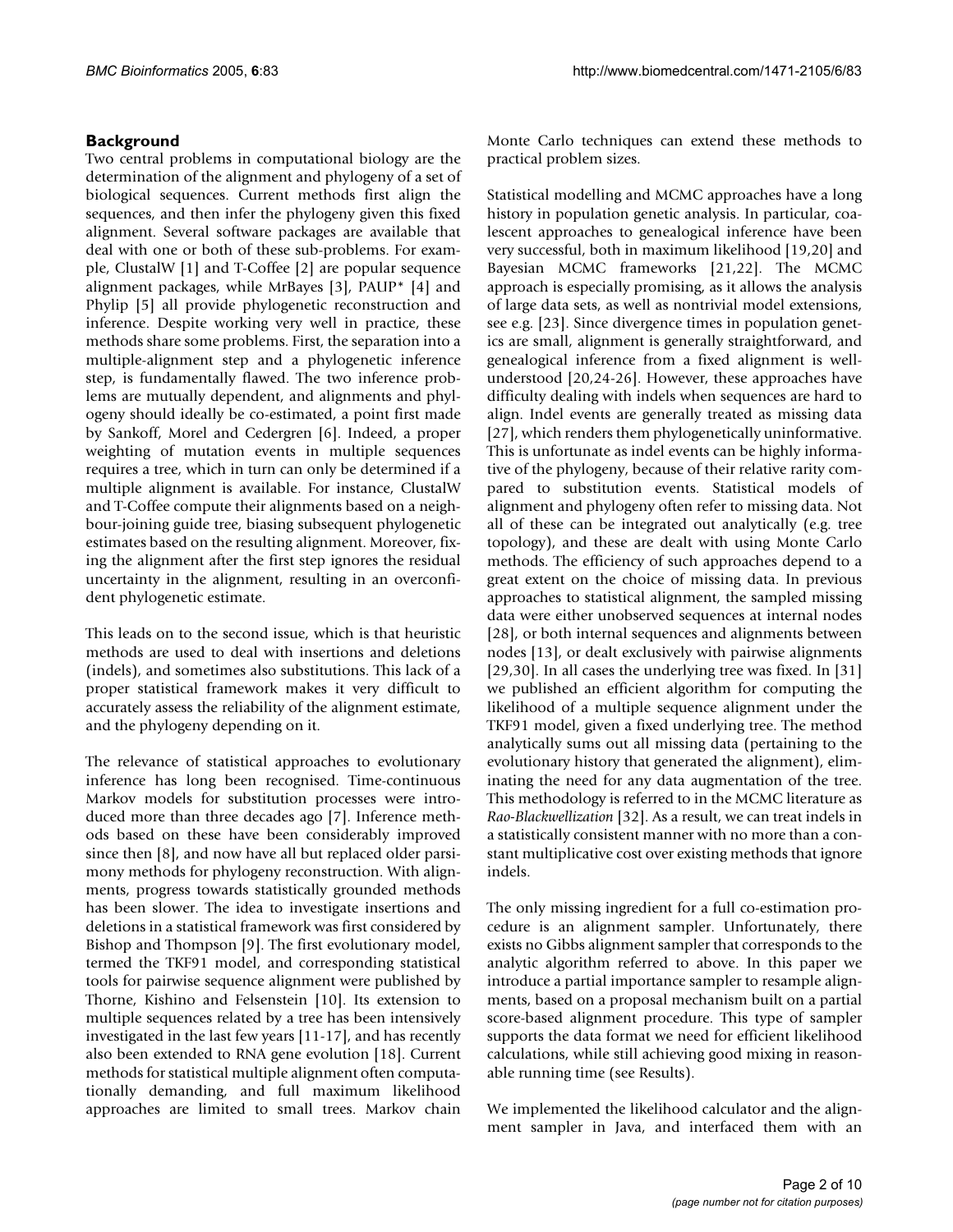existing MCMC kernel for phylogenetics and population genetics [22]. We demonstrate the practicality of our approach on an analysis of 10 globin sequences.

#### **Results**

#### *Definition of the TKF model*

The TKF91 model is a continuous-time reversible Markov model describing the evolution of nucleotide (or amino acid) sequences. It models three of the main processes in sequence evolution, namely *substitutions*, *insertions* and *deletions* of characters, approximating these as single-character processes. A sequence is represented as a string alternatingly consisting of *links* and characters connected by these links. This string both starts and terminates with a link. Insertions and deletions are modeled through a time-continuous birth-death process of links. When a new link is born, its associated character (by convention, its right neighbour) is chosen from the equilibrium distribution of the substitution process. (The original TKF91 model used a simple substitution process, the Felsenstein-81 model [27]. It is straightforward to replace this by more general nucleotide or amino acid substitution models [33].) When a link dies, its associated character dies too. The leftmost link of the sequence has no corresponding character to its left, and is never deleted. For this reason it is called the *immortal link*.

Since subsequences evolve independently, it is sufficient to describe the evolution of a single character-link pair. In a given finite time span, this pair evolves into a finite subsequence of characters and links. Since insertions originate from links, only the first character of this descendant subsequence may be homologous to the original character, while subsequent ones will have been inserted and therefore not be homologous to ancestral characters. The model as applied to pairwise alignments was solved analytically in [10], see also [34]. Conceptually, the model can be trivially extended to trees, but the corresponding algorithms for likelihood calculations have been developed only recently [11,12,14-16].

Because the TKF91 model is time reversible, the root placement does not influence the likelihood, an observation known as Felsenstein's "Pulley Principle" [27]). Although the algorithms we developed are not manifestly invariant under changes in root placement, in fact they are. We have used time reversibility to check correctness of our implementations.

#### *Computing the likelihood of a homology structure*

The concept of *homology structure* [31], also known as effective alignment [35], refers to an alignment of sequences at leaves without reference to the internal tree structure, and without specifying the ordering of exchangable columns (see below for more details). We derived a

linear-time algorithm that computes the likelihood of observing a set of sequences and their homology structure, given a phylogeny and evolutionary parameters, under the TKF91 model [31]. By definition, this likelihood is the sum of the probabilities of all evolutionary scenarios resulting in the observed data. It was previously shown that such evolutionary scenarios can be described as a path in a multiple-HMM ([13,28]), and the likelihood can thus be calculated as the sum of path probabilities over all such paths, in time polynomial in the number of states. However, this straightforward calculation is infeasible for practical-sized biological problems, since the number of states in the HMM grows exponentially with the number of sequences [16]. Since our algorithm does not feature this exponential blow-up of Markov states, we termed it the *one-state recursion*. In contrast to previous approaches [13,28], the one-state recursion relieves us from the need to store missing data at internal tree nodes, allowing us to change the tree topology without having to resample this missing data. This enables us to consider the *tree* as a parameter, and efficiently sample from tree space. The concept of homology structure referred to above is key to our algorithm, and we will presently define this concept more precisely. Let  $A_1$ , *A*2, ...*Am* be sequences, related by a tree *T* with vertex set *V*.

Let  $a_i^j$  denote the *j*th character of sequence  $A_i$ , and let  $A_i^k$ 

denote its *k* long prefix. A *homology structure*  $\mathcal H$  on  $A_1$ , ...,  $A_m$  is an equivalence relation  $\sim$  on the set of all the charac-

ters of the sequences,  $C = \{a_i^j\}$ , specifying which characters are homologous to which. The evolutionary indel process generating the homology structure on the sequences imposes constraints on the equivalence relations that may occur. More precisely, the equivalence relation  $\sim$  has the property that a total ordering,  $\lt_{h'}$  exists on *C* such that

$$
a_i^p =_{h} a_j^q \iff a_i^p \sim a_j^q,
$$
  
\n
$$
a_i^p <_{h} a_i^q \iff p < q
$$
\n
$$
(1)
$$

(Here,  $a = h b$  is equivalent to:  $a \nless_h b$  and  $b \nless_h a$ .) In particular, these conditions imply that the characters constituting a single sequence are mutually nonhomologous. The ordering  $\lt_{h}$  corresponds to the ordering of columns of homologous characters in an alignment. Note that for a given homology structure, this ordering may not be unique (see Fig. 1). This many-to-one relationship of alignment to homology structure is the reason for introducing the concept of homology structure, instead of using the more common concept of alignment.

The one-state recursion, which calculates the likelihood of a homology structure, is a convolution of two dynamic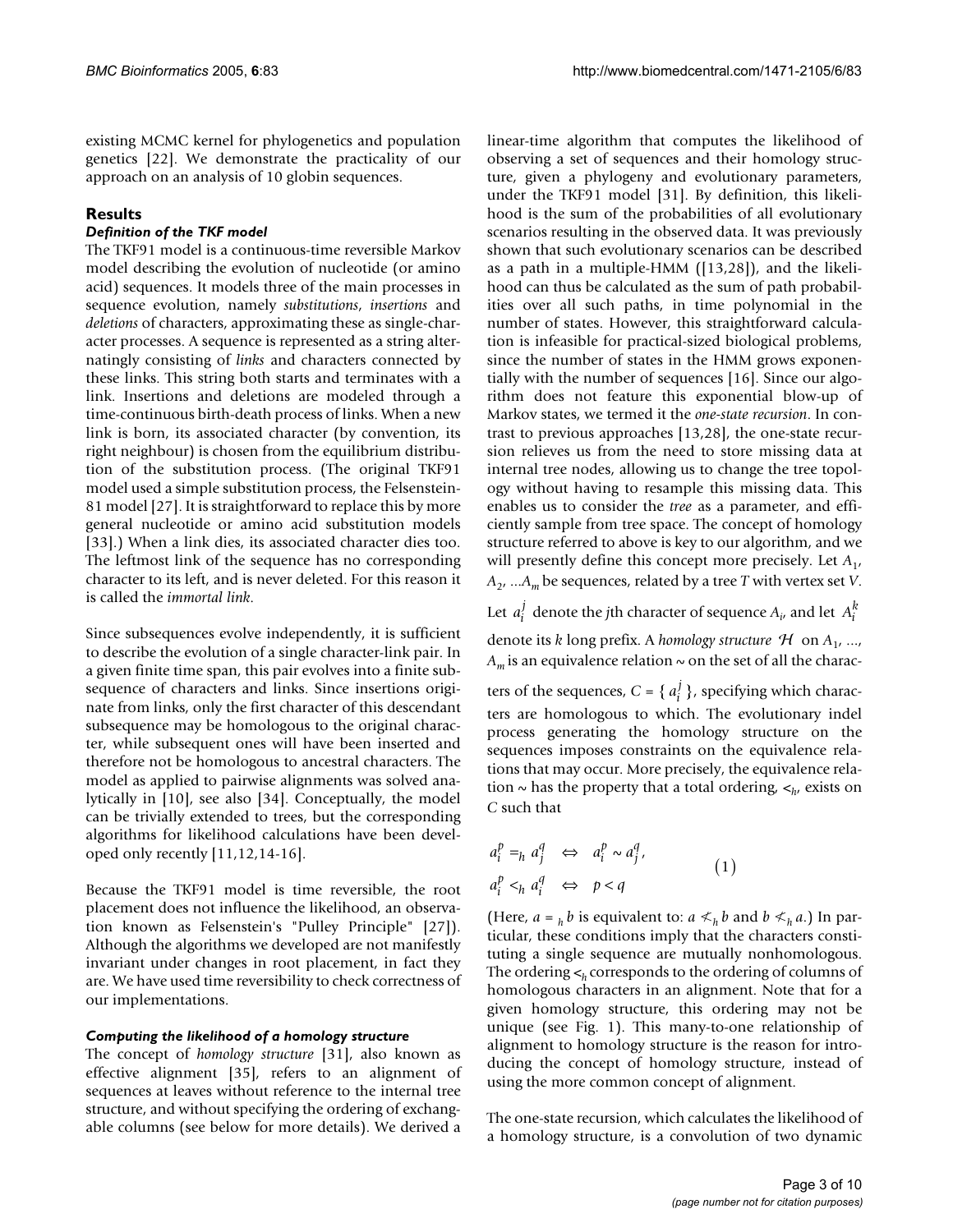|  |  |  | $C$ A A $-$ A $C$ A $-$ A $-$ A       |  |  |  | $\sim A$ $\sim C$ |
|--|--|--|---------------------------------------|--|--|--|-------------------|
|  |  |  | CA - GTT CA G - TT                    |  |  |  |                   |
|  |  |  | $G$ $A$ $ G$ $T$ $A$ $G$ $G$ $ T$ $A$ |  |  |  |                   |

**Alignments and homology structure**. (Left:) Two alignments representing the same homology structure. A "homology structure" is defined as the set of all homology relationships between residues from the given sequences; residues are homologous if they appear in the same alignment column. Our recursion includes contributions from all alignments compatible with a given homology structure (itself represented by a single alignment). (Right:) Due to the evolutionary process acting on the sequences, homology relationships (arrows) will never 'cross' as depicted. This restriction on the equivalence relation ~ is codified by  $\leq_h$  (see text).



#### **Figure 2**

**Dynamic programming table traversal**. The multiple alignment prefixes (represented by o symbols) traversed by the one-state recursion, when the input is the homology structure of Fig. 1. (For clarity, the vectors are plotted in two dimensions instead of the actual three.) The homology structure is represented by the graph, and each directed path on this graph uniquely corresponds to an alignment that is compatible with the homology structure.

programming algorithms. The top-level algorithm traverses the prefix set of the multiple alignments representing the homology structure (see Figure 2). This repeatedly calls on a reverse traversal algorithm on the phylogenetic tree, which sums out the likelihood contributions of substitutions and indels under the TKF91 model. See [31] for full details.

#### *A partial Metropolized independence sampler*

Because our algorithm does not require the phylogenetic tree to be augmented with missing data, proposing changes to the evolutionary tree is easy, and mixing in tree space is very good. The drawback however is that without data augmentation, it is unclear how to perform Gibbs sampling of alignments, and we have to resort to other sampling schemes. One straightforward choice would be a standard Metropolis-Hastings procedure with random changes to the alignment, but we expect slow mixing from such an approach. Another general approach is Metropolized independence sampling. Its performance depends on the difference between the proposal distribution and the target distribution, and this will inevitably become appreciable with growing dimension of the problem, as measured by the number and length of the sequences to be aligned. We therefore opted for a *partial Metropolized independence sampler* [36], where we partly defy the "curse of dimensionality" by resampling only a segment of the current alignment. Above increasing the acceptance ratio, this method has the added advantage of being a more efficient proposal scheme, since the time complexity of the algorithm is proportional to the square of the window size, and so leads to an effective increase in mixing per processor cycle. Metzler *et al*. [29] followed a parallel approach, using a partial Gibbs sampler, and showed that this resulted in faster mixing compared to a full Gibbs sampling step. Since the realignment step may change the window length (measured in alignment columns), to have a reversible Markov chain we need all window sizes to have positive proposal probability. We chose a geometric length distribution, but other distributions can be considered equally well.

#### *The proposal algorithm*

The proposal algorithm is as follows. A window size and location is proposed, the alignment of subsequences within this window is removed, and a new alignment is proposed by a stochastic version of the standard scorebased progressive pairwise alignment method. First, dynamic programming (DP) tables are filled as for a deterministic score-based multiple alignment, starting at the tree tips and working towards the root, aligning sequences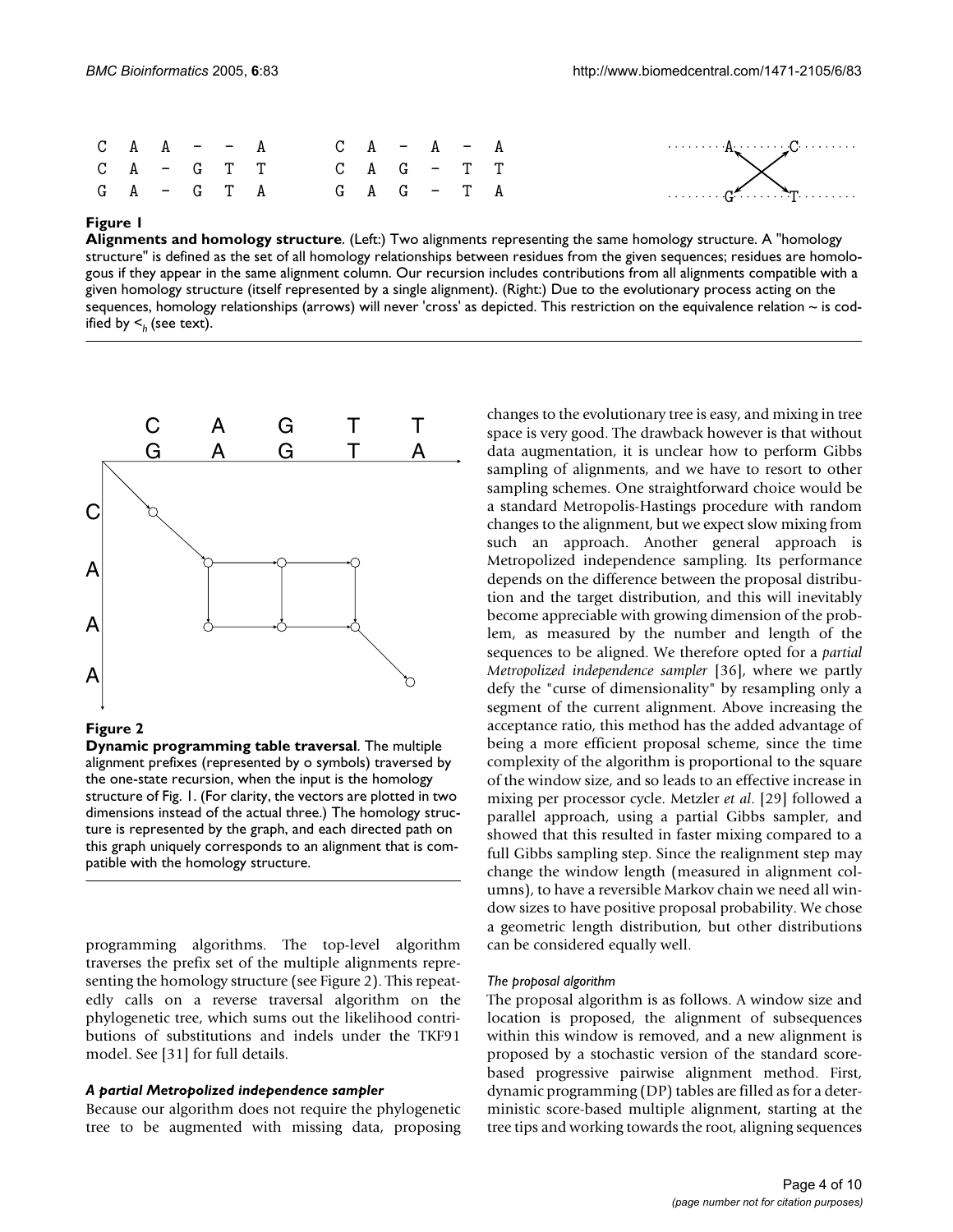

**Generating the proposal alignment**. This figure illustrates the stochastic sequence aligner. In the deterministic fill-in process, the three scores are  $s_1$ ,  $s_2$  and  $s_3$ , hence the value in this cell is max $\{s_1, s_2, s_3\}$ . In the stochastic traceback phase, the three neighbor cells are choosen with probabilities proportional to exp $(\alpha\text{s}_i)$ , where  $\alpha$  > 0 is a scaling parameter. The chosen traceback path corresponds to the proposed alignment in the usual way.

and profiles. We used linear gap penalties, and a similarity scoring matrix that was obtained by taking the log-odds of a probabilistic substitution matrix. The underlying phylogeny was used to define divergence times, and served as alignment guide tree. After filling the DP tables, we applied stochastic traceback. The probabilities for the three possible directions at each position was taken to be proportional to exp(α*s*), where *s* is the deterministic score and  $\alpha$  is a scale parameter (see Fig. 3). The set of paths that emerged in this way then determined the multiple alignment. All possible alignments can be proposed in this manner, and the proposal as well as the back-proposal probabilities can be calculated straightforwardly.

#### *Correctness of the sampler*

There are two problems with the proposal sampler introduced above. First, we propose alignments instead of homology structures. We need the latter, since the algorithm derived in this paper calculates the likelihood of the homology structure, not the particular alignment. Although it would be conceptually and (for the sampler) computationally simpler to use alignments, we are not aware of any efficient algorithm that can calculate such *alignment* likelihoods. The second problem is that calculating the proposal probability of a particular alignment is not straightforward. Any choice of window size and location may result in the same proposal alignment. To calculate the true proposal probability of particular alignments, we need to sum over all possible windows, which is prohibitively expensive.

Fortunately, we can solve both problems efficiently. We can sample alignments uniformly inside a homology structure, and at the same time sample homology structures according to their posterior probabilities. As biologically meaningful questions refer to homologies and not particular alignments, it seems reasonable to impose a simple uniform distribution over alignments within homology structures. The second problem is solved by not calculating an alignment proposal probability, but the proposal probability of the combination of an alignment and a resampling window. For a proposal of alignment  $X_2$ and window  $w$  from a current alignment  $X_1$ , we use the following Metropolis-Hastings ratio:

$$
\min\left\{1, \frac{|H_1| \times \pi(H_2) \times T(X_1, w | X_2)}{|H_2| \times \pi(H_1) \times T(X_2, w | X_1)}\right\},
$$
\n(2)

where  $H_1$  and  $H_2$  are homology structures corresponding to the alignments  $X_1$  and  $X_2$  respectively,  $|H_1|$  and  $|H_2|$  are their cardinalities (i.e. the number of alignments representing these homology structures), and *T* is the proposal probability. Using this ratio, the Markov chain will converge to the desired distribution  $\pi(X) = \pi(H)/|H|$ , since the detailed balance condition is satisfied. Indeed,

$$
\pi(X_1)P(X_2 | X_1) = \frac{\pi(H_1)}{|H_1|} \sum_{u \in W} T(X_2, w | X_1) \min\left\{1, \frac{|H_1|\pi(H_2)T(X_1, w | X_2)}{|H_2|\pi(H_1)T(X_2, w | X_1)}\right\}
$$
  
\n
$$
= \sum_{u \in W} \min\left\{\frac{\pi(H_1)T(X_2, w | X_1)}{|H_1|}, \frac{\pi(H_2)T(X_1, w | X_2)}{|H_2|}\right\}
$$
  
\n
$$
= \pi(X_2)P(X_1 | X_2),
$$
 (3)

where the final equality holds because of the symmetry of the left-hand side. The cardinality of a homology structure,  $|H_1|$ , is the number of possible directed paths in the graph spanned by the one-state recursion; in other words, the number of permutations of alignment columns that result in alignments compatible with the given homology structure (see Fig. 2). This number can be calculated straightforwardly using a dynamic programming algorithm that traverses the one-state recursion graph [31,37].

## **Discussion**

The one-state recursion provides a method for calculating the likelihood  $L = Pr{A, H | T, Q, \lambda, \mu}$  of observing the sequences with their homology structure (loosely, "alignment") given the tree and model parameters. Here *A* are the amino acid sequences,  $H$  is their homology structure, *T* is the tree including branch lengths, *Q* is the substitution rate matrix, and  $\lambda$ ,  $\mu$  are the amino acid insertion and deletion rates. To demonstrate the practicality of the new algorithm for likelihood calculation we undertook a Bayesian MCMC analysis of ten globin protein sequences (see Additional file: 1). We chose to use the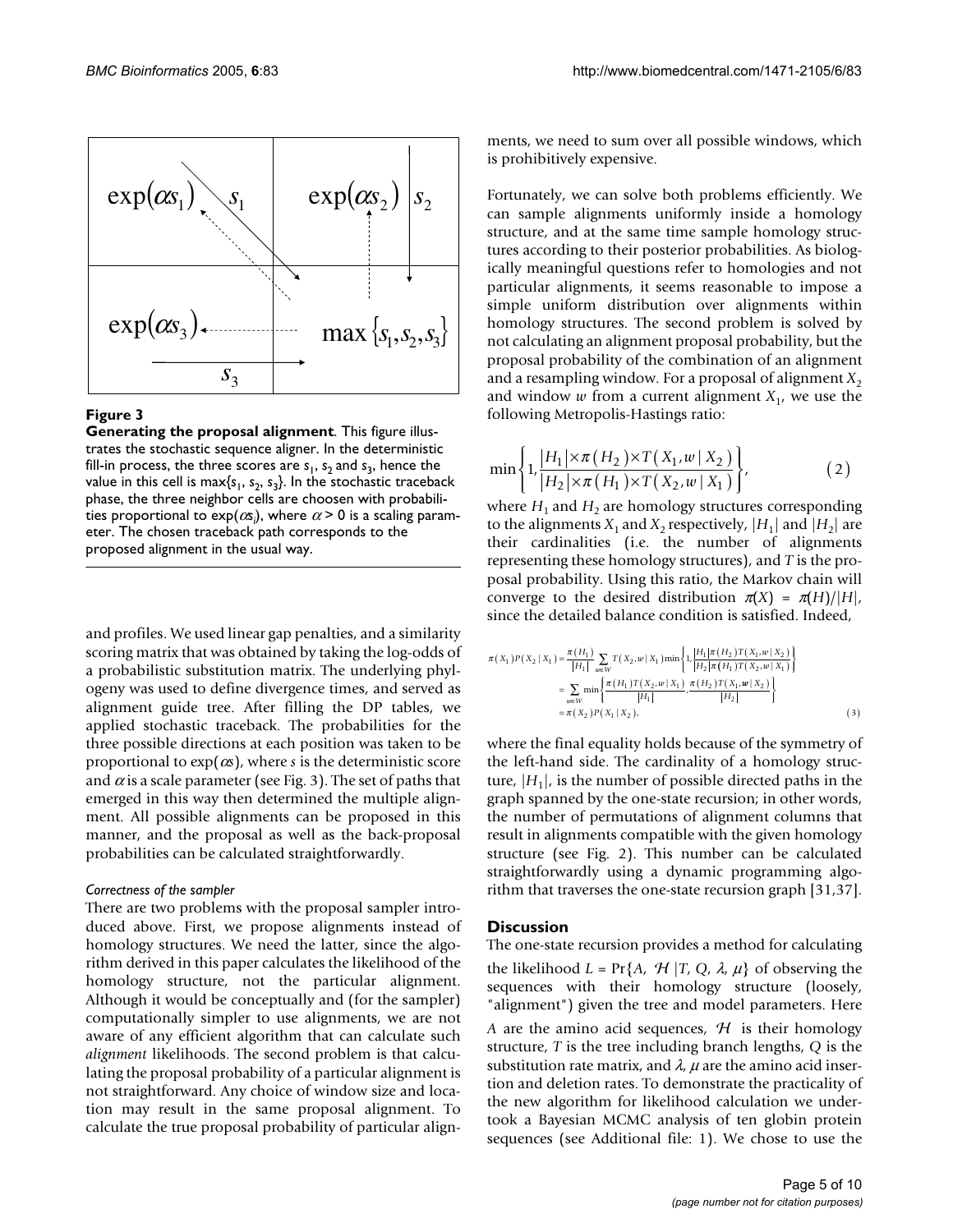

**Posterior distribution of deletion rate** µ. Estimated posterior densities of the deletion rate µ sampled according to *h* (see text), for two independent runs, suggesting excellent convergence. The sampled mean is 0.0207; the 95% highest posterior density (HPD) interval was estimated to be (0.0121, 0.0316).

standard Dayhoff rate matrix to describe the substitution of amino acids. As initial homology structure we used the alignment computed by T-Coffee. We co-estimated homology structures, the parameters of the TKF91 model, and the tree topology and branch lengths. To do this we sampled from the posterior,

$$
h(\mu, T, \mathcal{H}) = \frac{1}{Z} \Pr\{A, \mathcal{H} | T, Q, \lambda, \mu\} f(T, \lambda, \mu), \tag{4}
$$

where *Z* is the unknown normalising constant. We chose the prior distribution on our parameters,  $f(T, \lambda, \mu)$ , so that *T* was constrained to a molecular clock, and  $\lambda = \mu L/(L + 1)$ to make the expected sequence length under the TKF91 model agree with the observed lengths; here *L* is the geometric average sequence length. All other parameters were sampled under uniform priors. We assume a molecular clock to gain insight into the relative divergence times of the alpha-, beta- and myoglobin families. In doing so we incorporate insertion-deletion events as informative events in the evolutionary analysis of the globin family. The posterior density *h* is a complicated function defined on a space of high dimension. We summarise the information it contains by computing the expectations, over *h*, of various statistics of interest. We estimate these expectations by using MCMC to sample from *h*. Marginalizations for continuous variables can be done in a straightforward manner; see for example Figure 4, which depicts the marginal posterior density of the  $\mu$  parameter for two independent MCMC runs, showing excellent convergence.

For alignments, the maximum *a-posteriori* alignment is very hard to estimate from an MCMC sample run, as there are typically far too many plausible alignments contributing to the likelihood. Indeed, we found that almost all alignments in a moderately long MCMC run (50000 samples) were unique. However, it is possible to reconstruct a reliable *maximum posterior decoding* [38] alignment from such a moderate long sampling run. This alignment uses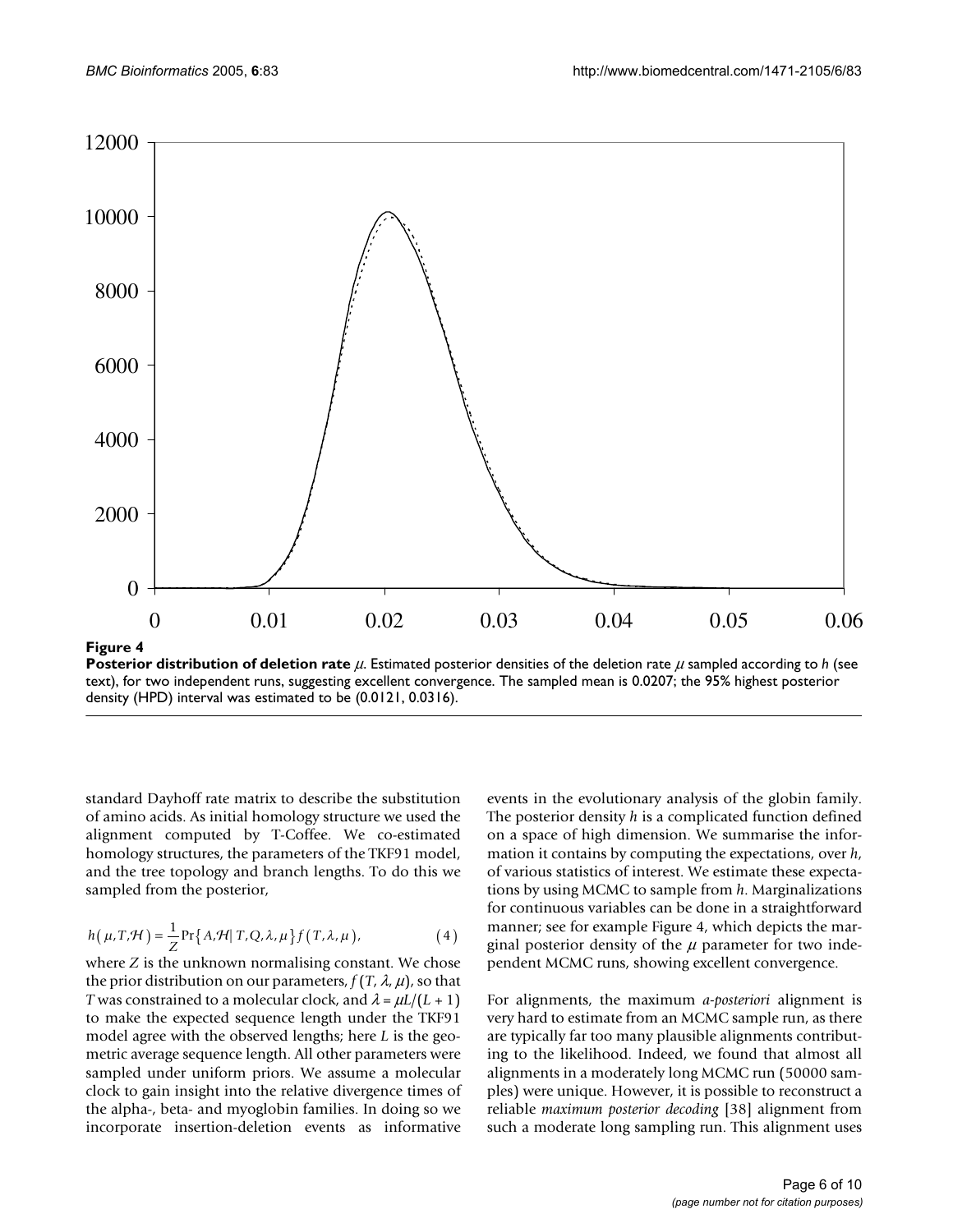

**Maximum posterior decoding alignment, and column reliabilities**. The maximum posterior decoding alignment of ten globins (human, chicken and turtle alpha hemoglobin, beta hemoglobin, myoglobin and bean leghemoglobin). Posterior probabilities for aligned columns were estimated as their rate in the Markov chain. Common alpha helices are indicated with ' $\alpha'$  symbols under the alignment. A broad correspondence between peaks in the posterior alignment reliability and the position of conserved secondary structure is apparent.

the posterior single-column probabilities, which can be estimated much more reliably since many alignments share particular columns, to obtain an alignment that maximizes the product of individual column posteriors. This alignment can be obtained by a simple dynamic programming algorithm [39], see Fig. 5. It is hard to visualise alternative suboptimal alignments, but the individual posterior column probabilities clearly reveal the more and less reliable regions of the alignment. We found that the reliable alignment regions broadly correspond to the alpha helical structure of the globin sequences.

Figure [6](#page-7-0) depicts the maximum *a posteriori* (MAP) estimate of the phylogenetic relationships of the sequences. This example exhibits only limited uncertainty in the tree topology, however we observed an increased uncertainty for trees that included divergent sequences, such as bacterial and insect globins (results not shown).

The estimated time of the most recent common ancestor of each of the alpha, beta and myoglobin families are all mutually compatible (result not shown), suggesting that the molecular clock hypothesis is at least approximately valid. Analysis of a four sequence dataset demonstrate consistency in  $\mu$  estimates between MCMC and previous ML analyses [16] (data not shown). Interestingly, the current larger dataset supports a lower value of  $\mu$ . This is probably due to the fact that no indels are apparent within any of the subfamilies despite a considerable sequence divergence. The indel rate estimated by the current cosampling procedure is greater than the estimate on a fixed multiple alignment [31] (0.0207 vs. 0.0187), but this discrepancy is not significant for the current dataset. It should be stressed that the two MCMC analyses of the globin data set presented here are purely illustrative of the practicality of the algorithm described, and no novel biological results were obtained. The two MCMC runs of 5 million states each required less than 12 hours of CPU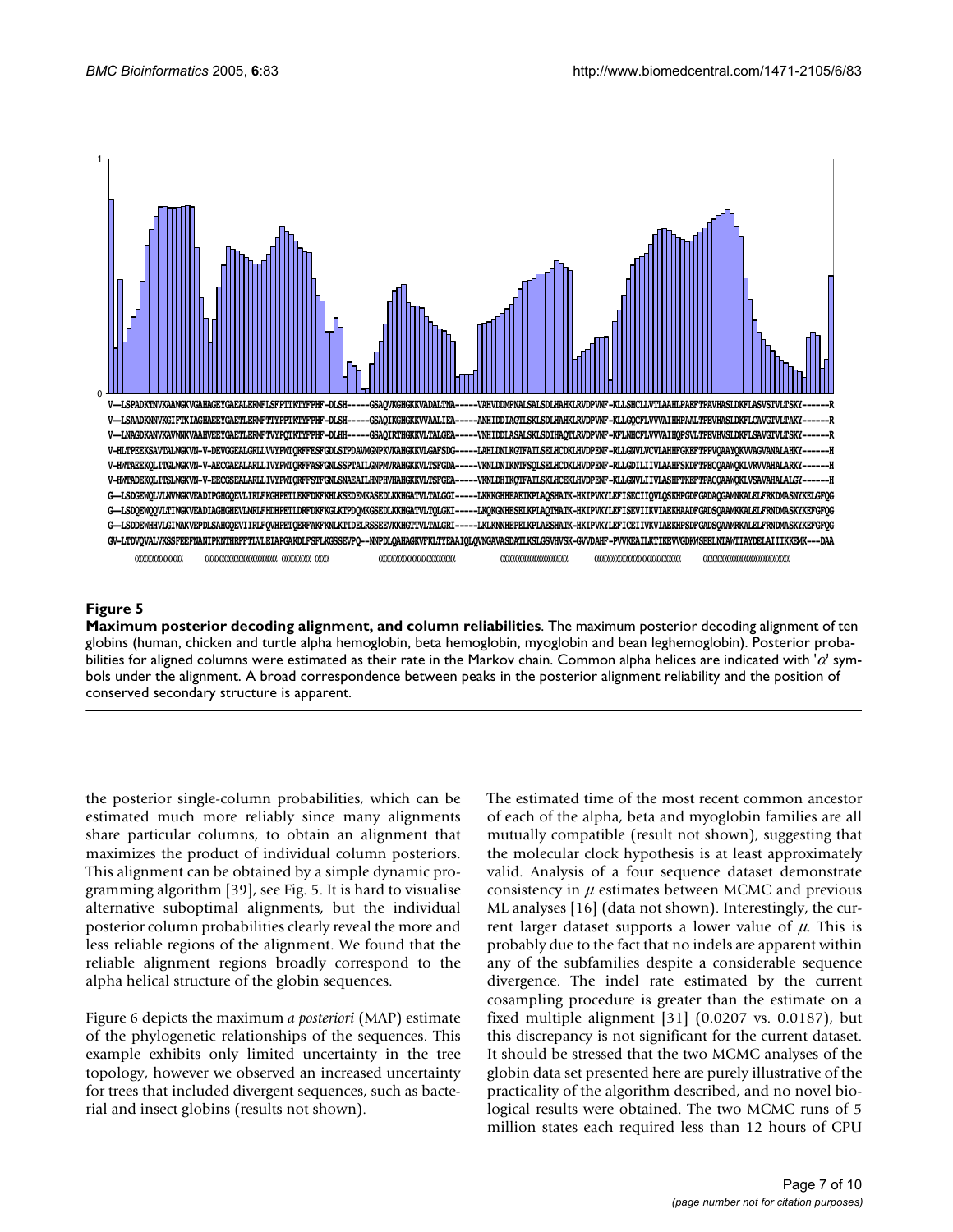<span id="page-7-0"></span>

**Maximum** *a-posteriori* **phylogeny**. The maximum *a posteriori* tree (black) relating the ten globins of Fig. 5, and 95% confidence intervals of the node heights (grey boxes). Most of the tree's topology is well determined, with the exception of the myoglobin sub-tree. Alpha and beta chain sub-families both support the traditional ordering of birds, turtles and mammals, while the three myoglobin sequences support an unconventional phylogeny, as previously observed by Hedges and Poling [41]. However, the posterior probability for the topology of the myoglobin subtree is smaller than that for the remaining topology. The marginal posterior probability (estimated from the MCMC chain) for the monophyly of human and chicken myoglobin is 83.1%, followed by the conventional grouping of turtle and chicken at 11.9%. The third topologlcal arrangement of myoglobin occurred the remaining 5% of the time, suggesting significant homoplasy in this sub-family.

time each on a 2.0 GHz G5 Apple Macintosh running OS X, using an unoptimised implementation of the algorithm. From these runs we sampled 50000 states each. The estimated number of independent samples (estimated sample size, ESS) for the posterior probabilities was 250 and 240, respectively (see [22] for methods), while for the indel rate  $\mu$  the ESSs were calculated at 5400 and 4000. We expect analyses of data sets of around 50 sequences to be readily attainable with only a few days computation.

#### **Conclusion**

In this paper we present a new cosampling procedure for phylogenetic trees and sequence alignments. The underlying likelihood engine uses recently introduced and highly efficient algorithms based on an evolutionary model (the Thorne-Kishino-Felsenstein model) that combines both the substitution and insertion-deletion processes in a principled way [31]. We show that the proposed method is applicable to medium-sized practical multiple alignment and phylogenetic inference problems.

One motivation for using a fully probabilistic model, and for using a co-estimation procedure for alignments and phylogeny, is that this makes it possible to assess the uncertainties in the inferences. Fixing either the alignment or the phylogeny leads to an underestimate of the uncertainty in the other, and score-based methods give no assessment of uncertainty whatsoever.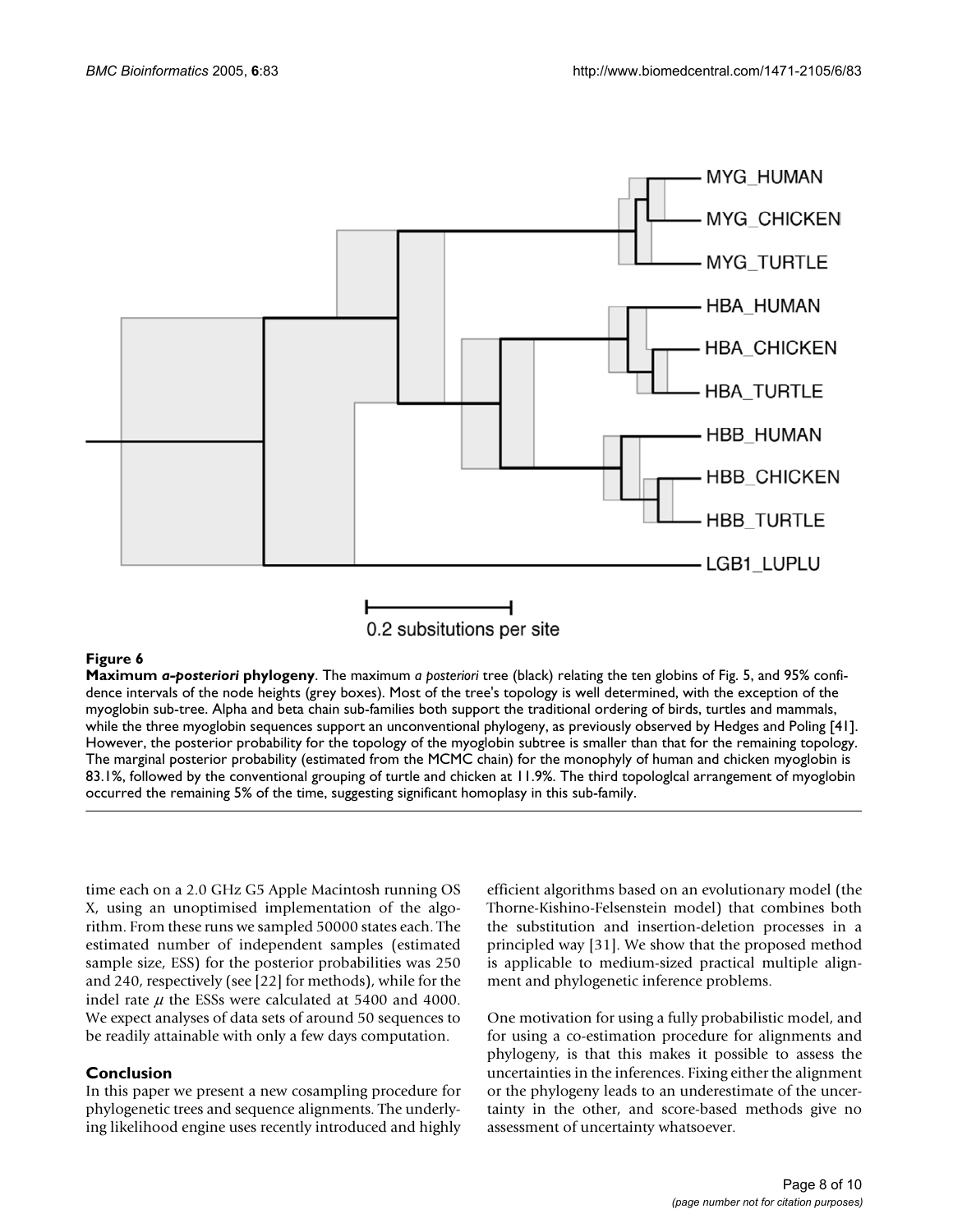We show that the confidence estimates so obtained can contain biologically meaningful information. In the case of the multiple alignment of globin sequences, peaks in the posterior column reliabilities correspond broadly to the various conserved alpha helices that constitute the sequences (see Fig. 5). In the case of the tree estimate, the non-traditional phylogeny supported by the myoglobin subtree coincided with a significant polyphyly, as indicated by the posterior tree topology probabilities, and graphically represented by significantly overlapping 95% node height confidence boxes (see Fig. [6](#page-7-0)). It is clear that such confidence information significantly contributes to the usefulness of the inference.

At the heart of the method lies a recently introduced algorithm, termed the "indel peeling algorithm", that extends Felsenstein's peeling algorithm to incorporate insertion and deletion events under the TKF91 model [31]. This renders indel events informative for phylogenetic inference. Although incurring considerable algorithmic complications, the resulting algorithm is still linear-time for biological alignments (see also Figure 1). Moreover, our approach allows efficient sampling of tree topologies, as no data is presented at internal nodes.

We also developed a method for sampling multiple alignments, which is applicable for the data augmentation scheme we used for the efficient likelihood calculations. By combining the two samplers, we can co-sample alignments, evolutionary trees and other evolutionary parameters such as indel and substitution rates. The resulting samples from the posterior distribution can be summarized in traditional ways. We obtained maximum *a-posteriori* estimates of alignment, tree and parameters, and augmented these with estimates of reliability.

As was already mentioned in [10], it would be desirable to have a statistical sequence evolution model that deals with 'long' insertions and deletions, instead of single nucleotides at a time. For score-based algorithms, this is analogous to the contrast between linear and affine gap penalties. It is clear that the extension of the model to include long indels would result in considerable improvements, but the algorithmic complexities are considerable. We have made progress on a full likelihood method for statistical sequence alignment under such an evolutionary model [17], but the generalization of this method seems nontrivial. We believe that here too, Markov chain Monte Carlo approaches, combined with data augmentation, will be essential for practical algorithms. However, we also believe that in certain restricted but biologically meaningful situations, such as highly conserved proteins, the TKF91 model is reasonably realistic for the co-estimation procedure presented here to be of practical interest.

## **Availability and requirements**

The BEAST package (AJ Drummond and A Rambaut), which includes the algorithm described in this paper, is available from <http://evolve.zoo.ox.ac.uk/beast>, with full installation and requirement details. The data set used in this paper is avaliable (see Additional file: 1)

## **Authors' contributions**

IM conjectured and GL proved the one-state recursion. GL and IM independently implemented the algorithms, and wrote the paper. JLJ simplified the proof of the recursion, GL suggested to use it within an MCMC phylogeny cosampler, and IM suggested to use a Metropolised importance sampler and proved its correctness. GL and AD interfaced the Java algorithms to the BEAST phylogeny sampling package [40], and AD carried out the MCMC analysis. JH provided project management. All authors read and approved the final manuscript.

## **Additional material**

#### **Additional File 1**

*This XML file specifies the MCMC run for the example phylogeny and alignment co-estimation given in this paper (see Figs. 4, 5, [6](#page-7-0)). To run, download the BEAST package (AJ Drummond and A Rambaut, [http://](http://evolve.zoo.ox.ac.uk/beast) [evolve.zoo.ox.ac.uk/beast.](http://evolve.zoo.ox.ac.uk/beast))* Click here for file [\[http://www.biomedcentral.com/content/supplementary/1471-](http://www.biomedcentral.com/content/supplementary/1471-2105-6-83-S1.xml) 2105-6-83-S1.xml]

#### **Acknowledgements**

The authors thank Yun Song, Dirk Metzler, Anton Wakolbinger and Ian Holmes for several useful suggestions and discussions. This research is supported by EPSRC (code HAMJW) and MRC (code HAMKA). I.M. was further supported by a Békésy György postdoctoral fellowship.

#### **References**

- 1. Thompson J, Higgins D, Gibson T: **[CLUSTAL-W: improving the](http://www.ncbi.nlm.nih.gov/entrez/query.fcgi?cmd=Retrieve&db=PubMed&dopt=Abstract&list_uids=7984417) [sensitivity of multiple sequence alignment through sequence](http://www.ncbi.nlm.nih.gov/entrez/query.fcgi?cmd=Retrieve&db=PubMed&dopt=Abstract&list_uids=7984417) weighting, position specific gap penalties and weight matrix [choise.](http://www.ncbi.nlm.nih.gov/entrez/query.fcgi?cmd=Retrieve&db=PubMed&dopt=Abstract&list_uids=7984417)** *Nucleic Acids Res* 1994, **22:**4673-4680.
- 2. Notredame C, Higgins D, Heringa J: **[T-Coffee: A novel method](http://www.ncbi.nlm.nih.gov/entrez/query.fcgi?cmd=Retrieve&db=PubMed&dopt=Abstract&list_uids=10964570) [for multiple sequence alignments.](http://www.ncbi.nlm.nih.gov/entrez/query.fcgi?cmd=Retrieve&db=PubMed&dopt=Abstract&list_uids=10964570)** *Journal of Molecular Biology* 2000, **302:**205-217.
- 3. Huelsenbeck JP, Ronquist F: **[MRBAYES: Bayesian inference of](http://www.ncbi.nlm.nih.gov/entrez/query.fcgi?cmd=Retrieve&db=PubMed&dopt=Abstract&list_uids=11524383) [phylogenetic trees.](http://www.ncbi.nlm.nih.gov/entrez/query.fcgi?cmd=Retrieve&db=PubMed&dopt=Abstract&list_uids=11524383)** *Bioinformatics* 2001, **17:**754-755.
- 4. Swofford D: **PAUP\* 4.0.** *Sinauer Associates* 2001.
- 5. Felsenstein J: **PHYLIP version 3.63.** *Dept of Genetics, Univ of Washington, Seattle* 2004.
- 6. Sankoff D, Morel C, J CR: **[Evolution of 5S RNA and the non-ran](http://www.ncbi.nlm.nih.gov/entrez/query.fcgi?cmd=Retrieve&db=PubMed&dopt=Abstract&list_uids=4201431)[domness of base replacement.](http://www.ncbi.nlm.nih.gov/entrez/query.fcgi?cmd=Retrieve&db=PubMed&dopt=Abstract&list_uids=4201431)** *Nature New Biology* 1973, **245:**232-234.
- 7. Jukes TH, Cantor CR: **Evolution of Protein Molecules.** In *Mammalian Protein Metabolism* Edited by: Munro. Acad Press; 1969:21-132.
- 8. Whelan S, Lió P, Goldman N: **Molecular phylogenetics: state-ofthe-art methods for looking into the past.** *Trends in Gen* 2001, **17:**262-272.
- 9. Bishop M, Thompson E: **[Maximum likelihood alignment of DNA](http://www.ncbi.nlm.nih.gov/entrez/query.fcgi?cmd=Retrieve&db=PubMed&dopt=Abstract&list_uids=3641921) [sequences.](http://www.ncbi.nlm.nih.gov/entrez/query.fcgi?cmd=Retrieve&db=PubMed&dopt=Abstract&list_uids=3641921)** *J Mol Biol* 1986, **190:**159-165.